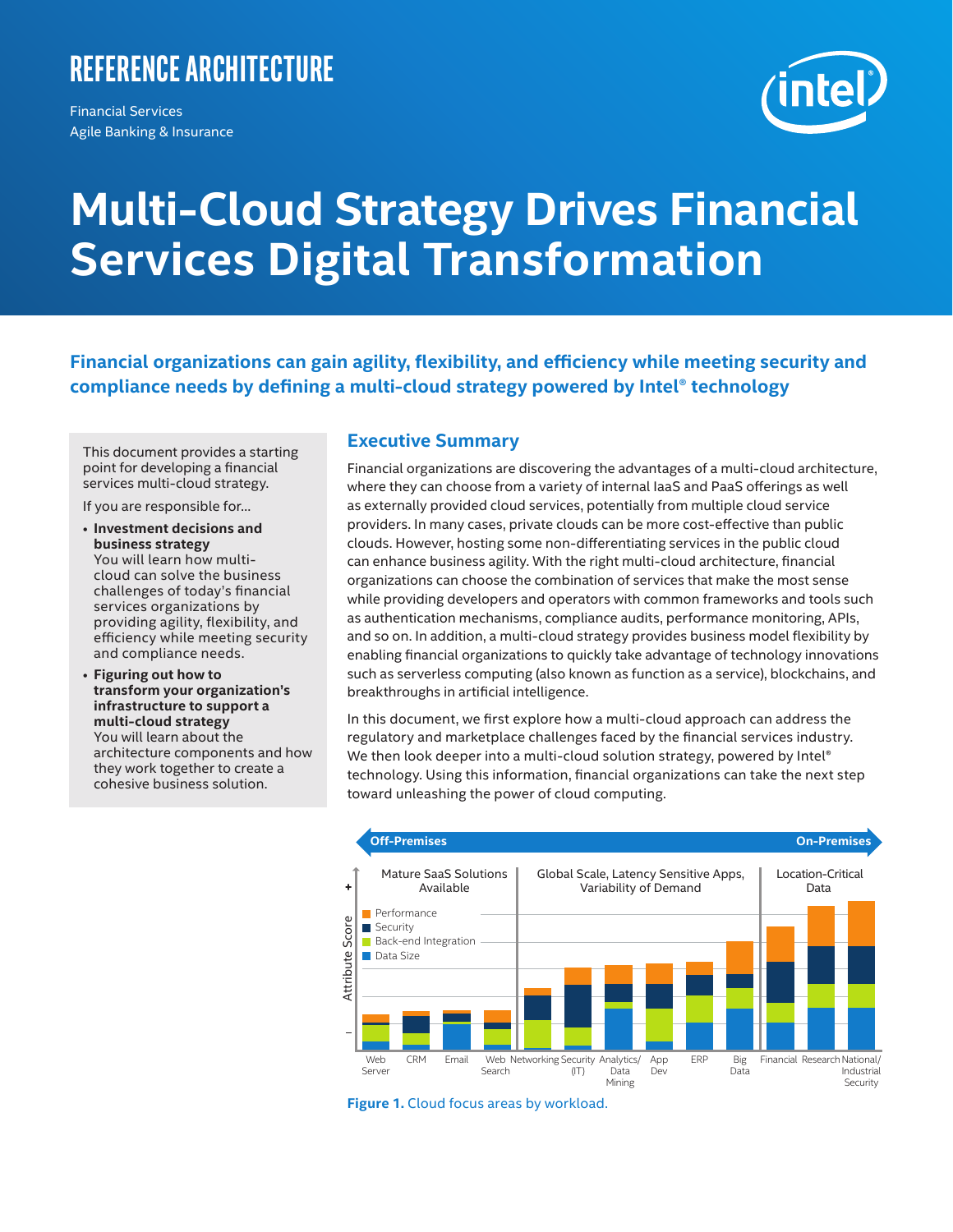#### **Table of Contents**

| Executive Summary 1                                            |
|----------------------------------------------------------------|
| Introduction 2                                                 |
| <b>Solution Overview and Benefits 3</b>                        |
| <b>Multi-Cloud Transformational</b><br>Capabilities  6         |
| <b>Architecture Design Considerations . 6</b>                  |
| <b>Cultural and Skillset Considerations. 7</b>                 |
| Cost Considerations  8                                         |
| Intel® Technology Can Help Build an<br>Effective Multi-Cloud 8 |
| <b>Establishing a Multi-Cloud</b><br>Transformation Plan8      |
| Summary 9                                                      |

#### **Semantics of Cloud Computing**

Hybrid cloud—focuses on the solution deployment model, and represents a computing environment that combines public cloud(s) and private cloud(s). Data and applications can be shared between these clouds, allowing organizations to seamlessly scale from on-premises to off-premises infrastructure. Hybrid cloud is a subset of multi-cloud.

Multi-cloud—focuses on combining best-of-breed solutions and services from different cloud providers, including public, private, and/or hybrid cloud solutions, to create the most suitable solution. Multi-cloud addresses interoperability and portability and provides flexibility with respect to price-points, services offerings, capabilities, and geographical locations. Different teams can choose offerings, regardless of deployment model, that meet their needs. For example, one team may need office-oriented services while another team may need high-performance computing and big data services. Each of these teams will naturally gravitate toward different cloud providers. Done well, multi-cloud creates consistency across the company, independent of the services being consumed.

Private cloud—computing services offered over the Internet or a private internal network and only to a defined group of users.

Public cloud—computing services offered by third-party providers over the public Internet.

#### **Introduction**

Competing in a world where technology plays an ever-increasing role in the daily lives of customers, financial services institutions must embrace change like never before. Finding new ways to better service customers while continuing to meet compliance and regulatory demands now and in the future requires a fundamental reshaping of traditional IT infrastructure and a business agility that comes only with a scalable and agile cloud infrastructure guided by a multi-cloud strategy. After exploring some of the business challenges facing financial institutions, this document will explain the components of a multi-cloud solution architecture, and how Intel and fellow collaborators in the IT industry can help financial services organizations with their digital transformation.

The financial services landscape is changing dramatically. In addition to widespread economical volatility across the globe, financial organizations face a number of challenges:

- **Compliance and regulatory pressures.** Financial services is one of the most heavily regulated industries. The number of individual regulatory changes that banks must track on a global scale has more than tripled since 2011, to an average of 220 revisions per day.<sup>1</sup> Governance, risk, and compliance (GRC) costs account for 15 to 20 percent of the total "run the bank" cost base of most major banks.<sup>2</sup> Banks are looking for ways to reduce these costs by rethinking their IT infrastructure.
- **Increasing competition.** Historically, financial services were available only from banks and credit unions. But today, consumers can get access to financial services from any number of technology companies. Global funding of FinTech startups and challenger banks reached USD 17.4 billion in 2016.<sup>3</sup>
- **New customer expectations.** Over 50 percent of millennials do not think their bank offers anything unique.<sup>4</sup> These customers want better experiences, new services, and better value from their banks. In addition, customers have become more willing to purchase services from a variety of providers, and no longer implicitly trust traditional financial services firms.

Technology transformation is the only way to meet these challenges. According to PWC's *Retail Banking 2020: Evolution or Revolution?*, "Technology will change everything – becoming a potent enabler of increased service and reduced cost."5 Traditional financial services infrastructure (Figure 2) and IT processes are not cost-effective; they limit banks' agility and flexibility and therefore can stunt business growth.

#### **Current State of Financial Services Infrastructure Hampers Operational Efficiency**



**Figure 2.** The current financial institution infrastructure is characterized by manual orchestration, islands of management, resource and data silos, many proprietary enclaves, and vendor lock-in.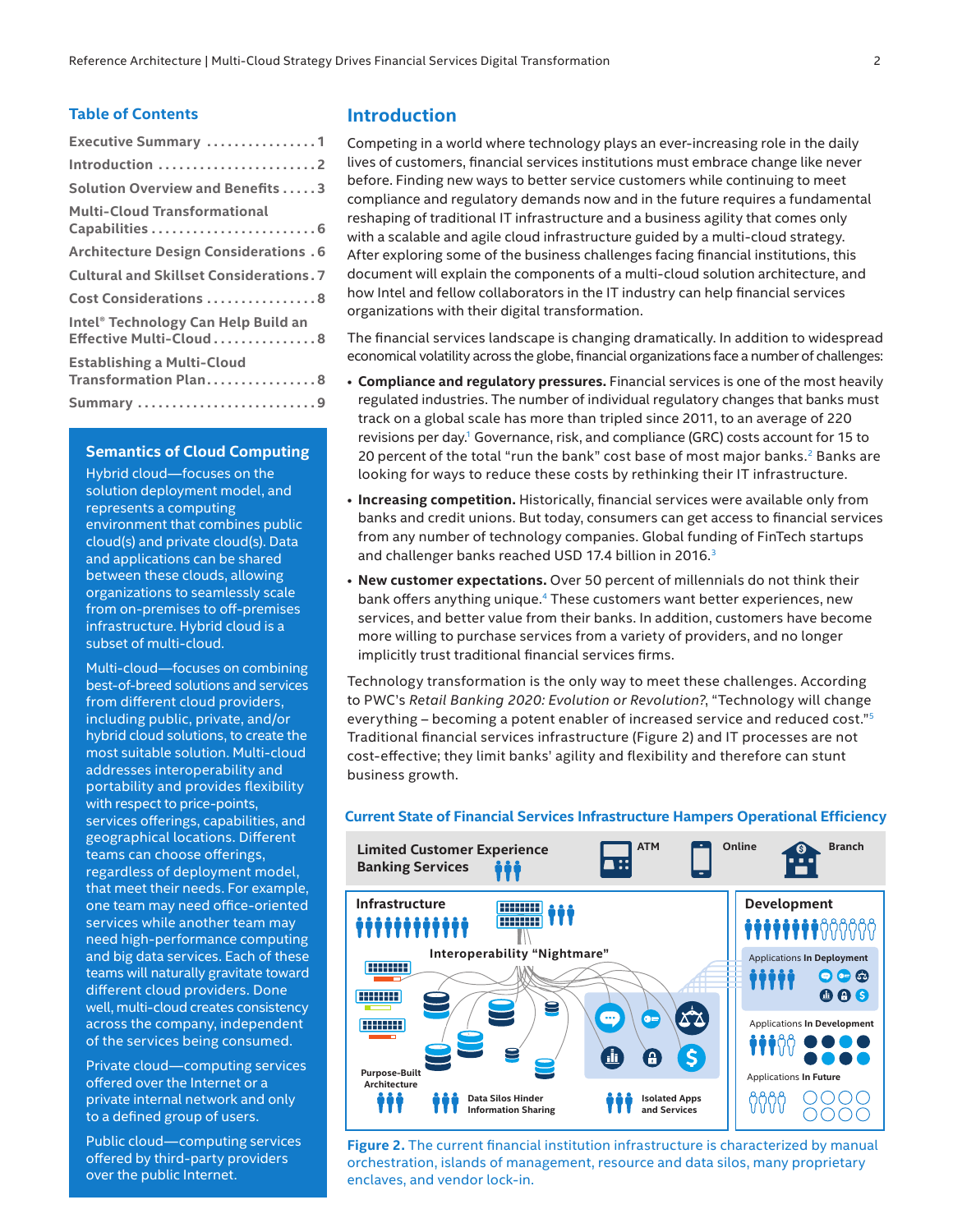<span id="page-2-0"></span>Cloud computing provides a platform for innovation, but "cloud computing" does not necessarily mean "using the public cloud" (see the sidebar, "Semantics of Cloud Computing"). In fact, recent research reveals that in many circumstances, a private cloud can be more cost-effective than using the public cloud, depending on several variables including resource utilization and management efficiency.<sup>6</sup> A well-defined and implemented multi-cloud strategy can mitigate cloud-computing risks, as recently described by the internationally renowned bank, Banco Bilbao Vizcaya Argentaria (BBVA).<sup>7</sup> With an effective multi-cloud strategy, banks' existing investment in infrastructure is a strategic asset that can be better utilized by first creating a modern private cloud (Table 1). Then, as business requirements dictate, additional on-premises—and off-premises—private clouds can be added, in addition to potentially using services from one or more public cloud service providers (CSPs).

To gain maximum benefit and agility from cloud computing, it is imperative to simplify core platforms, moving from purpose-built architectures to easily scalable, affordable architectures, as well as to deploy platform as a service (PaaS) and function as a service (FaaS) capabilities. Such an approach increases workload portability from cloud to cloud and results in consistent performance. A multi-cloud strategy relies on a new IT culture and skill sets to deliver business agility through the use of methodologies, frameworks, and technologies such as DevOps and automation of manual processes. It also lays the foundation for next-generation PaaS, known as serverless computing, or FaaS.

| <b>YESTERDAY'S GEN 1 PRIVATE CLOUD</b>                          | <b>TODAY'S GEN 2 PRIVATE CLOUD</b>                                                                                               |
|-----------------------------------------------------------------|----------------------------------------------------------------------------------------------------------------------------------|
| <b>Based on Technologies from 2008 to 2013</b>                  | <b>Based on Current Technologies</b>                                                                                             |
| Basic virtualization with some elasticity and self-             | Advanced virtualization of compute, networks, and storage                                                                        |
| service                                                         | using virtual machines and containerization technology                                                                           |
| Key technologies were VMware*, Eucalyptus*,                     | Key technologies include OpenStack, Cloud Foundry*,                                                                              |
| CloudStack*, and OpenStack*                                     | Kubernetes*, Mesos*, VMware, and Microsoft Azure Stack*                                                                          |
| Immature technology required significant<br>technical resources | More mature technology means easy deployment and<br>management (using container orchestration in many cases)<br>with small teams |
| Delivered cost saving only through                              | Even small-scale deployments can provide cost savings and                                                                        |
| large-scale deployments                                         | significant return on investment (ROI)                                                                                           |
| Limited commercial ecosystem                                    | Mature, broad ecosystem of technology providers and<br>system integrators                                                        |
| Primarily on-premises deployments                               | Supports dynamic, agile, multi-cloud strategy                                                                                    |
| Challenges centered around technology and talent                | Challenges centered around culture and process                                                                                   |

#### **Table 1. Modernizing the Private Cloud**

A multi-cloud architecture can accommodate many business requirements efficiently by using infrastructure as a service (IaaS) and PaaS, which is enabled by software-defined infrastructure (SDI). For example, financial organizations can run traditional, non-cloud–native applications as-is, but at the same time unlock the potential to develop cloud-native container-based and FaaS solutions that take advantage of a microservices architecture.

#### **Solution Overview and Benefits**

Imagine the ability to start development of a new service using a private cloud in one data center where the infrastructure is provided and managed by vendor A, then seamlessly moving that application to a different data center whose infrastructure is provided and managed by vendor B. Or, an application, while hosted on-premises, might take advantage of one service from public CSP 1 and another from public CSP 2. Another scenario that demonstrates the multi-cloud value is the ability to deploy a solution on multiple clouds simultaneously and dynamically move workloads based on cost and user experience. For example, using a CSP that is close to users can reduce latency. This is the type of flexibility and agility that multi-cloud promises.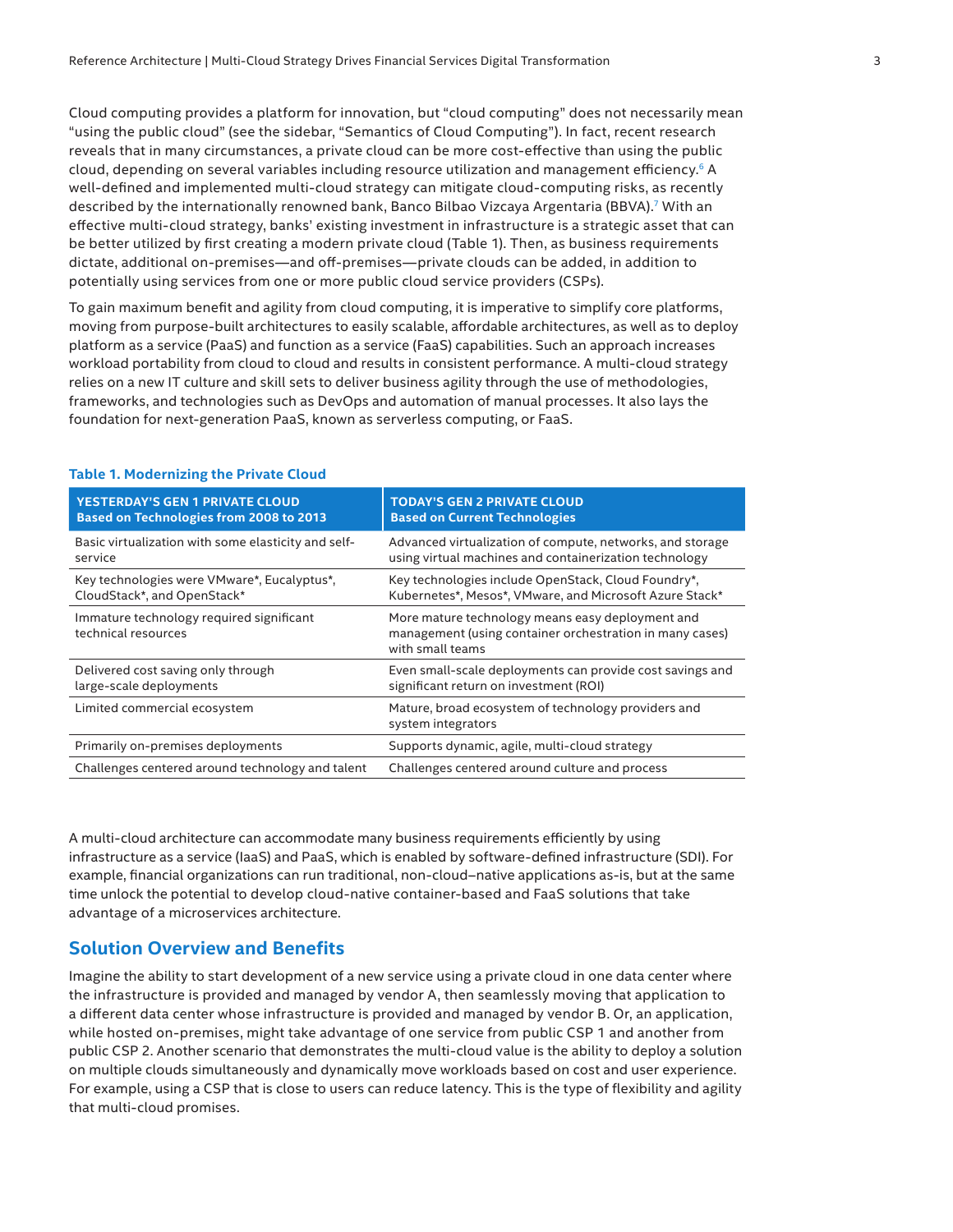While the financial services industry can be cautious in adopting external cloud services, 85 percent of all enterprises now use at least more than one cloud service, while only nine percent use a single public cloud and another five percent use a single private cloud.[8](#page-8-1)

The ideal multi-cloud architecture (Figure 3) relies on SDI (abstracted computing resources), which in turn facilitates delivering "everything as a service." SDI provides a broad set of APIs for managing the underlying infrastructure. PaaS solutions can use those APIs for tasks such as container orchestration. Developers can use those APIs to deploy their applications and focus on customer and business needs without worrying about infrastructure (sometimes referred to as "infrastructure as code").

While not strictly necessary, a multi-cloud environment also benefits from a DevOps "fail fast, succeed fast" culture. This approach uses continuous integration/continuous deployment (CI/CD) to make many small changes to applications or services on a continual basis, compared to massive redeployments just a few times a year. Developers are delighted with the opportunity to do what they do best—develop—while customers are delighted with a responsive customer experience.

SDI enables financial organizations to combine internal IaaS, PaaS, and FaaS with externally provided IaaS, PaaS, FaaS, and software as a service (SaaS). For example, financial organizations can keep core capabilities on-premises and offload non-differentiating capabilities to an off-premises private cloud, or to a public CSP. For example, when developing a service, data analytics may be run on-premises, but the speech-to-text aspect may be hosted on an off-premises private cloud, while the robot advisor might be hosted on a public cloud. The APIs enable an a la carte approach to internal and external resources and portability across multiple cloud environments.

Using a multi-cloud strategy to determine the cloud environment best suited for a particular business need for agility, operational efficiency, data access, management, and/or compliance can provide financial organizations many benefits, some of which are listed here:

• **Affordable innovation.** As shown in Table 1 above, a modern, private cloud features the latest generation of Intel® Xeon® processors and other Intel® technologies, giving financial organizations immediate access to the latest technology and open, industry-leading solutions. If a financial organization's multi-cloud



#### **Optimized Financial Services Infrastructure Supports Modern Financial Services**

**Figure 3.** An optimized infrastructure is centralized and automated, using software-defined capabilities, pooled and virtualized resources, and standard, server-based platforms that can accommodate both cloud-native and traditional applications.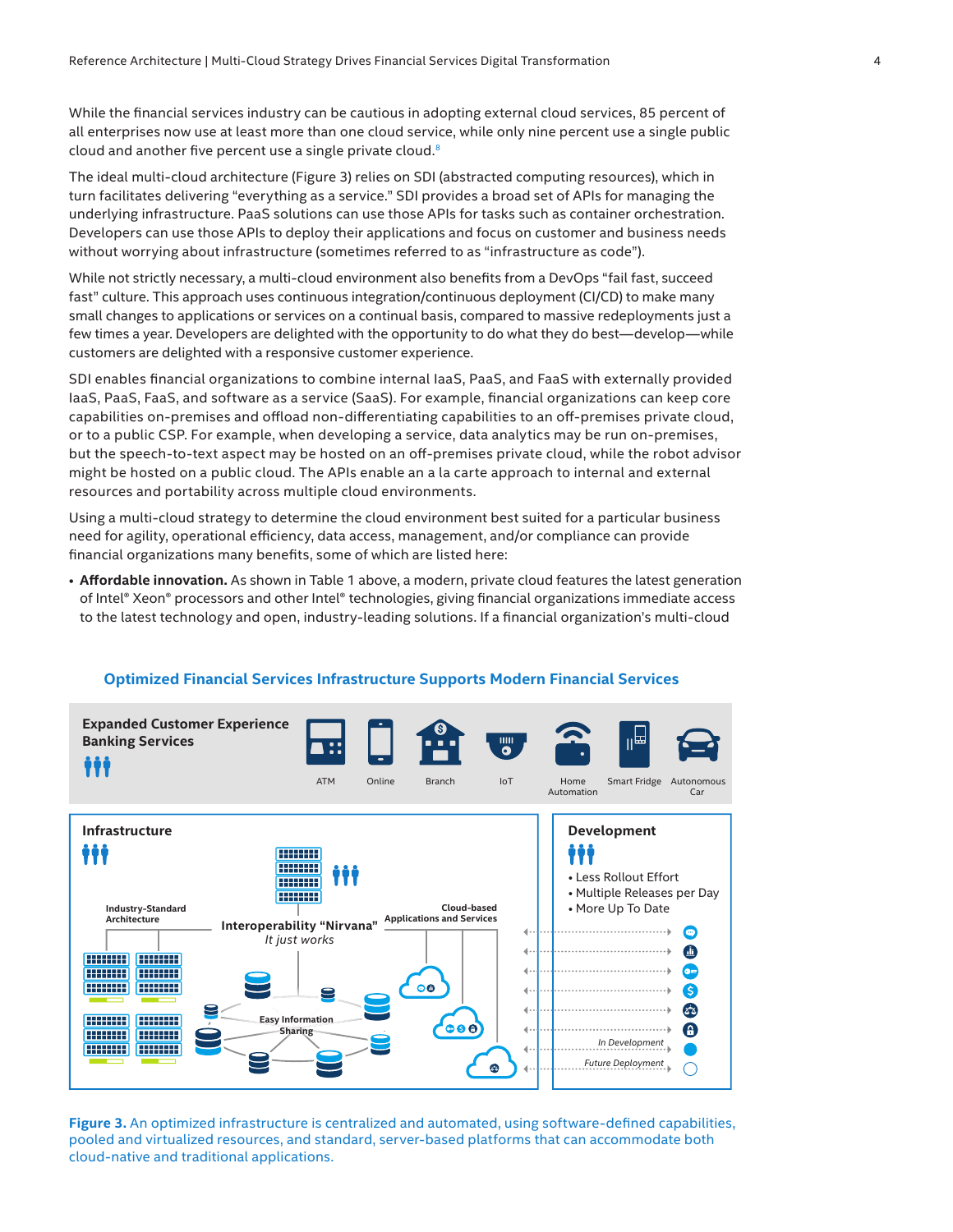strategy includes public cloud services as well, these same technologies can provide the high performance and reliability that financial organizations require.

- **Cost effectiveness.** As cited earlier, in many cases private clouds can provide a lower total cost of ownership (TCO) than public clouds, depending on certain variables. A multi-cloud strategy enables financial organizations to optimize their use of private cloud services and public cloud services to minimize costs and lock-in risks.
- **Scalability.** Private and public cloud resources are characterized by auto-scaling, self-healing, and constant optimization. Both private and public cloud resources can be scaled up or down as needed, on demand.
- **Standardization, centralization, and automation.** A standard SDI framework provides a common backbone for applications that can be centrally managed and updated, making it easy to integrate and streamline processes and applications.
- **Improved regulatory compliance.** Instead of a patchwork of security and GRC solutions, an effective multicloud strategy establishes a common compliance framework across multiple clouds. This is true for both government-mandated compliance as well as internal policy adherence.

#### **Solution Architecture Details**

Figure 4 expands on Figure 1, showing a detailed view of a multi-cloud solution architecture.

When a developer makes a resource request (such as for a container in the production environment) or begins to develop a service, the request is routed through an SDI orchestration layer that applies pre-defined policies to determine how to place the workload. Based on the policies, the request is then passed through the controllers for compute, network, security, and storage and through the core network onto the appropriate platform (private and/or public), where the actual resources are allocated and made available through virtualization. A simple change to these policies can instigate the shifting of resource assignment, such as from one private cloud to another, or from a private cloud to a public cloud, or from public CSP A to CSP B.

Since everything is software-defined, data is available from every step—telemetry and operations information is constantly exchanged and analyzed. This data can be used to monitor the health of the entire infrastructure, to continually optimize the infrastructure to meet SLAs, and to support advanced analytics associated with



#### **Figure 4.** The multi-cloud solution architecture uses software-defined infrastructure (SDI) and platform components based on Intel® technologies to create a seamless, coherent environment where workloads can be run using the combination of services that make the most sense, using a common framework and tools.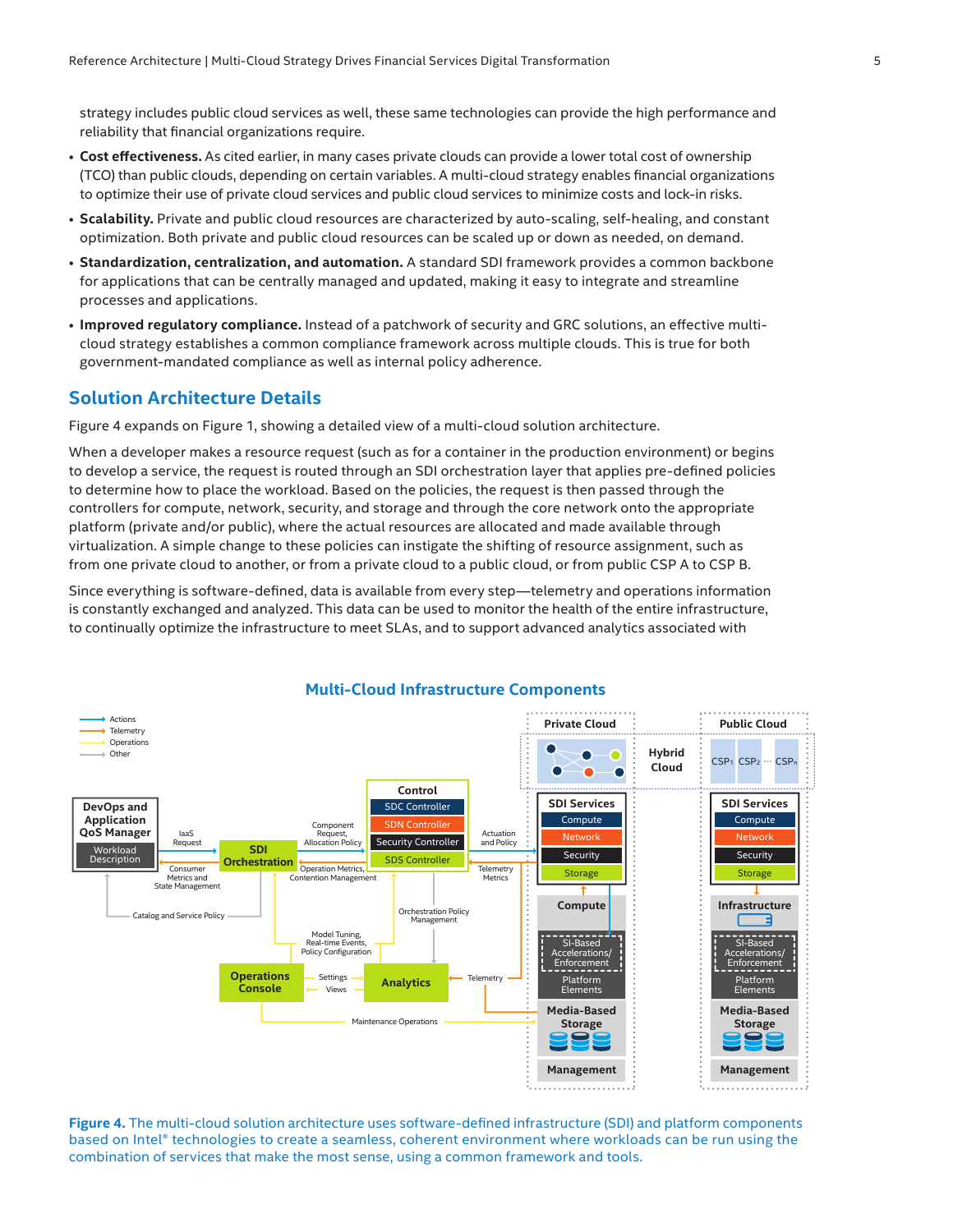<span id="page-5-0"></span>cybersecurity intelligence. With full integration, if a resource fails (such as a server or network), security controls can transition with the workload or the virtual machine (VM), and can even restrict a workload to transition only to specific locations.

#### **Multi-Cloud Transformational Capabilities**

There are certain capabilities that make a multi-cloud strategy attractive. These are discussed below, although an in-depth coverage is beyond the scope of this reference architecture.

- **Pooled but isolated resources.** Containerization is necessary for portability between private and public cloud infrastructures. Compared to VMs, containers isolate applications and libraries that share the same OS, providing a smaller footprint and more effective use of compute resources. Containers can spin up in mere seconds and are easy to use. Several Linux\* and Microsoft Windows\* distributions are available, as are telemetry providers and other solution vendors that offer container support.
- **Marketplace agility.** Software-defined networking (SDN) and network function virtualization (NFV) can simplify management of a financial organization's multi-cloud environment. Through simplified configuration management, SDN and NVF can enable financial organizations to efficiently and quickly provide enhanced functionality to their customers while strengthening security and increasing operational efficiency. Like containerization, SDN and NFV enjoy a varied ecosystem.
- **Flexible storage offerings.** A single financial services organization can have thousands of different workloads. Some workloads are latency-sensitive and require "hot" storage (needing a high volume of input/output (I/O) operations per second). These might include customer relationship management and enterprise resource planning workloads. Other workloads have middle-of-the-road ("warm") storage requirements—they are not super sensitive to latency, and yet they require decent performance. Examples include data analytics, server virtualization, and email. Still other workloads are suitable for "cold" storage because they are not performance-sensitive, such as archiving and backup. Software-defined storage (SDS) uses APIs and telemetry to dynamically assign and adjust assignment of storage resources.
- **Reduced cybersecurity risk.** For the financial services industry, information security is of paramount importance. Breaches are associated with astronomical penalties and reputational damage. And yet, cyberterrorism is on the rise and attackers are increasingly sophisticated. Whether in the private cloud or the public cloud, organizations must use the appropriate technology to secure workloads on a trusted platform and encrypt data throughout its lifecycle (in motion, at rest, and in use). Financial services organizations also require high performance—they cannot afford performance hits if they are to remain competitive in today's marketplace.

#### **Architecture Design Considerations**

The "perfect" multi-cloud strategy is a balancing act between business, technical, ecosystem, and additional considerations. Understanding how technology can help meet business requirements for agility, performance, management, security, integration, and so on is also critical in defining a cloud strategy. For example, specific technology choices must be made in the areas of operations, software and hardware, and security and compliance.

- **Compliance.** As mentioned earlier in this document, financial services organizations are subject to a mind-boggling array of GRC regulations. Compliance in the financial services industry focuses on many issues, some of which include multi-tenancy, data sovereignty, third-party risk management, and data access and lineage.
- **Interoperability and portability.** In the multi-cloud environment, container-based technologies and microservices can help facilitate interoperability and portability. When designing containerized applications, also build in agility for accommodating different data formats, using standards such as the Cloud Native Computing Foundation (CNCF) and guidance from the Enterprise Cloud Customer Council (E3C).

"SDN and NFV technologies offer great opportunities for us to consolidate and provide agility to our business systems. The technology transition of NASDAQ's existing network infrastructure components, from dedicated purpose-built devices to virtualized high-performance servers that provide multiple network functions, will enable NASDAQ to realize the anticipated benefits of SDN and NFV of agility, reduced time to market, capital and operational savings."[9](#page-8-2)

**— Kenneth Kirk,**  Director of the Networking Architecture Group, NASDAQ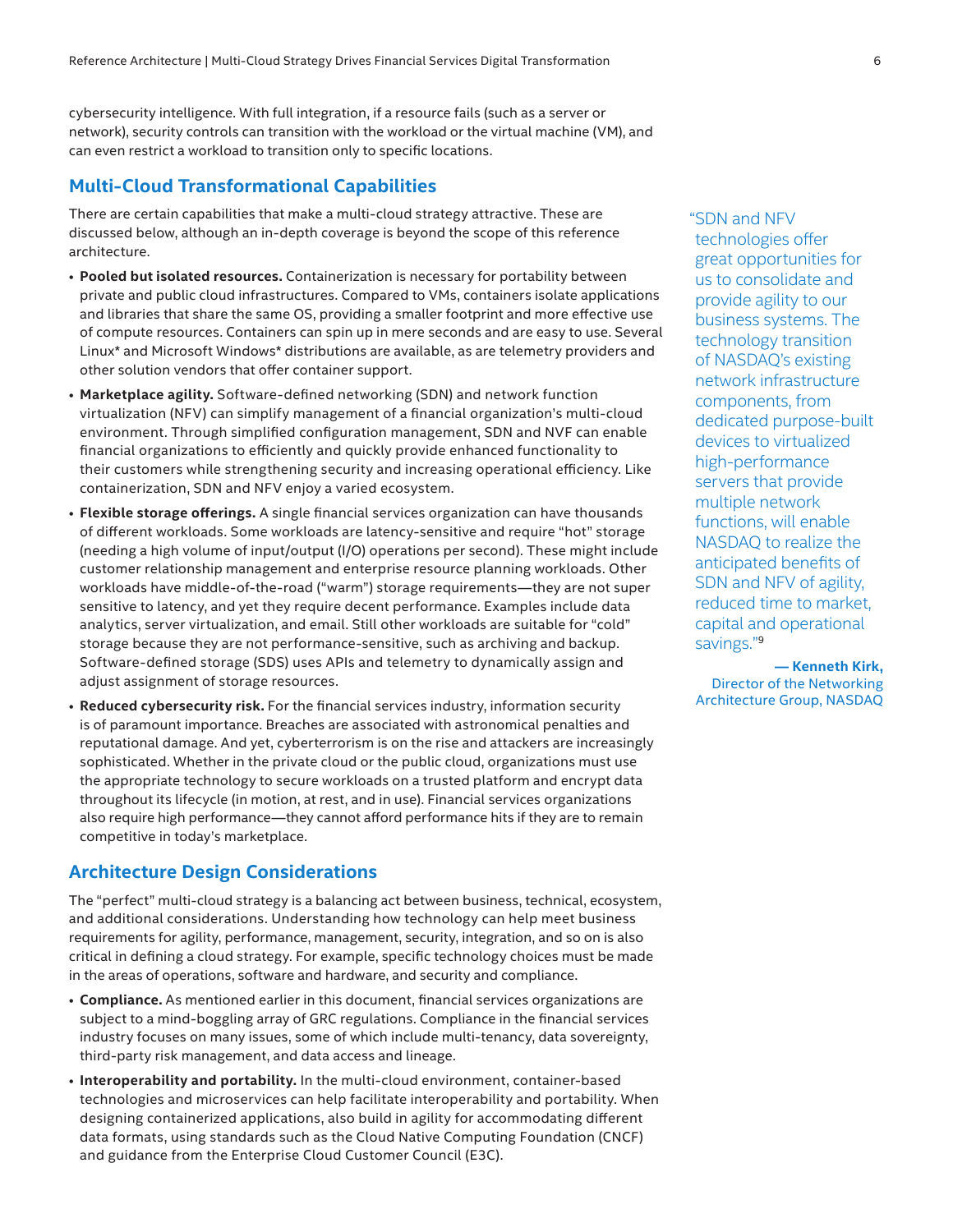- <span id="page-6-0"></span>• **Governance and operation.** Effective cloud governance relies on the availability of risk management and data governance tools and processes that provide selfservice access to the cloud service catalog and licensing management, as well as standardized processes and policies for application and workload placement. Other considerations include DevOps support for application design and development specifically for the cloud environment, as well as quality assurance and testing for clouds and cloud-centric applications.
- **Cybersecurity.** An effective multi-cloud environment must provide for resilience against denial of service (DoS) and distributed denial of service (DDoS) attacks; multifactor authentication (MFA), possibly using [Fast-Identity Online \(FIDO\)](https://fidoalliance.org/)  [technology](https://fidoalliance.org/); which is a capability provided by banks to protect customer's identity and is typically provided as part of a PaaS offering; robust identity management; support for on-premises key management; and advanced forensics tools.
- **Privacy and data protection.** To enhance privacy and data protection, financial organizations should plan to encrypt data everywhere: in transit (such as from one cloud to another), at rest (on-premises and off-premises), and in use (by applications or databases). Care should be taken to also protect logs and other data that can associate a customer with a particular financial services organization and to provide sufficient redundancy and data loss prevention (DLP) mechanisms, including processes that account for natural disasters (such as co-location or active-active clustering).
- **Service-level agreement (SLA) management.** Whether a cloud is private or public, on-premises or off-premises, SLAs are extremely important to define and meet because they can protect against service interruption and negative customer experiences. The chosen platform should include embedded capabilities, such as auto-scaling, self-healing, and telemetry, to help guarantee the SLA. SLAs should define the expected quality of service (QoS). QoS applies equally to physical resources such as compute, storage, and network, and to application and service response time.
- **API management.** As a foundation for consistency, all APIs should support both the Open Authorization (OAuth) and Security Assertion Markup Language (SAML) standards. At the data layer, the following financial services industry-specific specifications and protocols should be used: Banking Industry Architecture Network\* (BIAN\*) 4.0, Financial Transaction Services\* (FinTS\*), Ixaris\*, and Open Financial Exchange\* (OFX\*). APIs should also be extensible for future API standardization and custom definition. A crucial aspect of API management is access control based on profiles, groups, and user identity.

#### **Cultural and Skillset Considerations**

Revitalizing technology is not, by itself, sufficient to digitally transform a business. New technology must be accompanied by revised data access, resource management, provisioning, compliance, governance, and operational processes, as well as new IT skill sets. Much of the operational change revolves around automation of traditionally manual processes through SDI and adoption of a DevOps framework and Agile Development methodology to speed application development.

As a financial organization modernizes its private cloud and then begins to coalesce other clouds, both private and public, IT staff must continually update their knowledge. Becoming familiar with various software tools, assessing data types and aligning them with the appropriate level of controls, and learning how to write secure code using secure development lifecycle practices are just some of the areas in which training investments can bolster a financial organization's multi-cloud endeavors.

#### **Industry Guidance for Interoperability and Portability**

The **[Cloud Native Computing](https://www.cncf.io/)  [Foundation \(CNCF\)](https://www.cncf.io/)** is dedicated to sustaining and integrating open source technologies to orchestrate containers as part of a microservices architecture. The CNCF will create and drive the adoption of a new computing paradigm that is optimized for modern distributed systems environments capable of scaling to tens of thousands of self-healing multi-tenant nodes, as well as foster the growth and evolution of the ecosystem. Intel, along with nearly 100 other leading industry players, is a member of the CNCF, and is committed to creating open industry standards around a container image format and runtime.

The **[Enterprise Cloud Customer](https://www.enterprisecloudcustomercouncil.com/)  [Council \(E3C\)](https://www.enterprisecloudcustomercouncil.com/)** is committed to developing requirements centered on common, functional architecture, detailed specifications, and technical solutions that improve enterprise cloud adoption and integration and mitigate regulatory risk. The E3C, formed in 2015, is becoming a leading voice for enterprises to drive cloud interoperability and portability across major cloud industry vendors and standards bodies.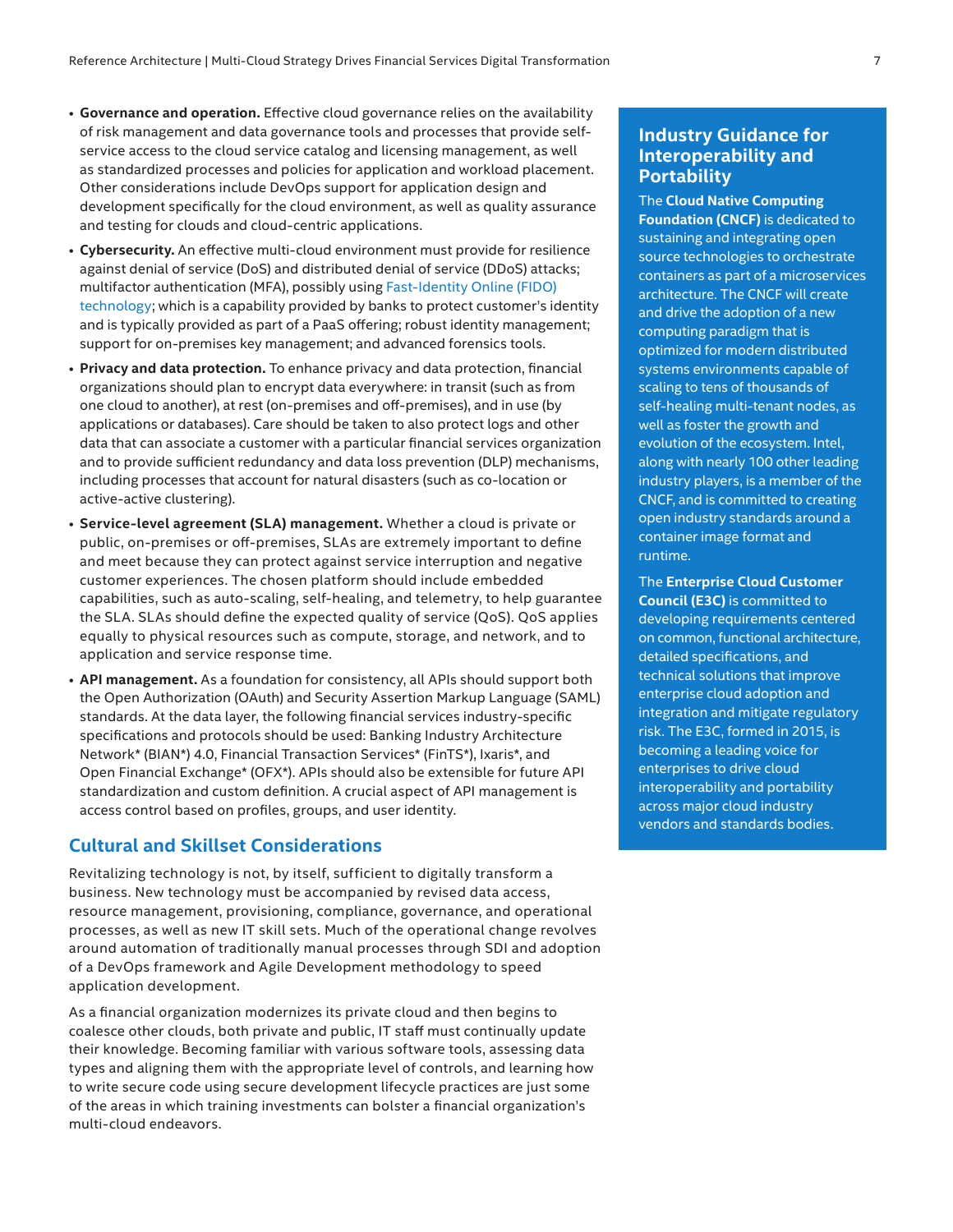<span id="page-7-0"></span>It is especially important to consider how to best transform the corporate culture and processes to gain the most value from technology and multi-cloud capabilities. One approach, championed by Gartner<sup>10</sup>, is to create a bimodal IT department. In this scenario, one IT group focuses on stability, batch processes, and traditional applications while a second IT group focuses on business agility, digital transformation, and an exploratory greenfield approach to DevOps-driven application and cloud-native development. Using this bimodal IT approach, a financial institution can systematically transform to a multi-cloud architecture.

#### **Cost Considerations**

An optimized private cloud architecture that provides optimal resource utilization can be less expensive than using a public cloud.<sup>11</sup> To gain a holistic cost picture, a financial organization must consider expenses associated with labor, software, servers, storage, network components, data center operations, and security.

#### **Intel® Technology Can Help Build an Effective Multi-Cloud**

In both the private and public cloud environments, platform components that feature Intel technology can help keep data secure and provide high performance. For example, the Intel® Xeon® processor Scalable family provides an affordable, industry-standard architecture that scales easily. Intel also provides high performance, security-enabled networking, storage, and containerization technologies, as well as a suite of products designed to enhance cybersecurity from the hardware level to the application level. Here are several Intel technologies that may be of particular interest to financial institutions developing a multi-cloud strategy:

- **Containerization.** Clear Linux\* OS for Intel® Architecture combined with Intel® Virtualization Technology (Intel® VT) can enhance isolation and security.
- **Storage.** Intel® Solid State Drive (SSD) Data Center Family for NVM Express\*, Intel® Optane™ SSDs with 3D XPoint™ technology, and Intel® 3D NAND SSDs can transform the economics of storage.
- **Data security.** Intel® Software Guard Extensions (Intel® SGX) can help create a hardware-based secure enclave for key management services for on-premises or off-premises cloud services.
- **Networking.** Intel's portfolio of networking products can be used to build a fast, security-enabled network.
- **Telemetry.** Snap\*, an open telemetry framework, provides exposure to system data by standardizing telemetry behind a single API.

Intel works closely with ecosystem players in all these areas to bring innovative technology to life in a way that meets financial services organizations' needs.

#### **Establishing a Multi-Cloud Transformation Plan**

The migration to multi-cloud is not an overnight process and requires a strategic transformation plan (Figure 5). The financial organization must assess its current infrastructure, as well as the considerations outlined above, and then decide how to proceed. Financial organizations can assess their applications and evaluate SaaS to simplify their infrastructure as a first step, then start gradually introducing SDI and multi-cloud technologies and processes. Generally speaking, non-differentiating applications such as email, collaboration tools, and human resource management software are the easiest to move to SaaS. Differentiating services and core capabilities are often kept on-premises on an agile PaaS architecture built on an SDI foundation that can flex and grow with the organization's needs.

#### **Intel's Ecosystem Connections**

Intel collaborates closely with many ecosystem fellow travelers and can assist financial organizations seeking to define a multi-cloud strategy and then implement it. Here are three resources that can help along the multi-cloud journey:

- **• [Intel® Network Builders.](https://networkbuilders.intel.com)** An ecosystem formed to accelerate the adoption of NFV and SDN solutions.
- **• [Intel® Storage Builders.](https://storagebuilders.intel.com)** An open, collaborative environment to speed the development and introduction of intelligent, cost-effective, and efficient storage solutions, and accelerate the transformation of the data center and drive business growth.
- **• [Intel® Cloud Builders.](https://cloudbuilders.intel.com)** An ecosystem that provides tools, techniques, and reference architectures for planning and deploying cloud-computing infrastructures.